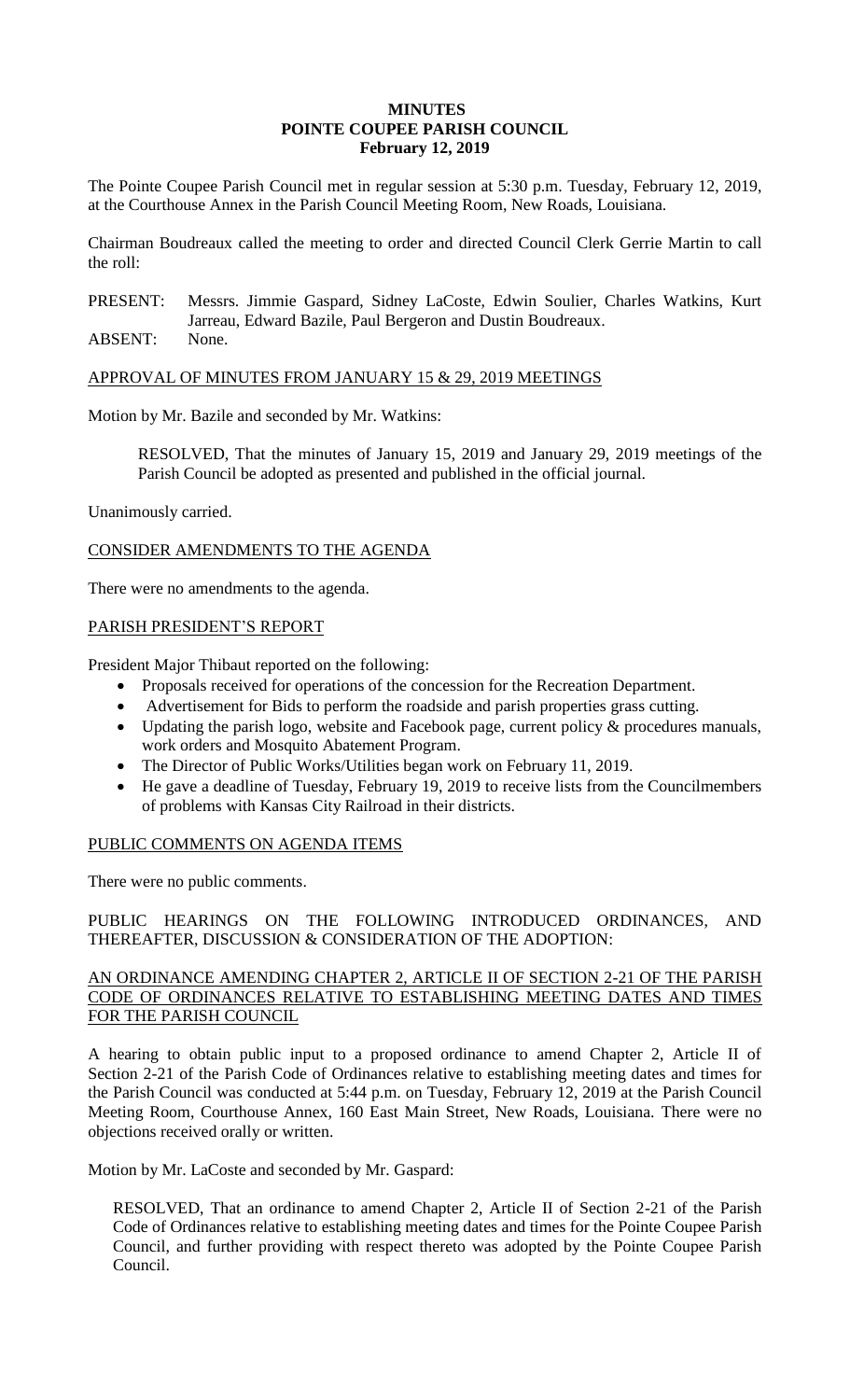The Chairman called for a roll call vote that resulted as follows:

YEAS: Messrs. Gaspard, LaCoste, Soulier, Watkins, Jarreau, Bazile, Bergeron and Boudreaux.

NAYS: None.

ABSENT: None.

On a vote of 8-0-0, the motion carried.

### AN ORDINANCE AMENDING ARTICLE VI, SECTION 5 OF THE PARISH CODE OF ORDINANCES RELATIVE TO ADOPTING A CODE OF RULES & REGULATIONS FOR THE PARISH COUNCIL

A hearing to obtain public input to a proposed ordinance to amending Article VI, Section 5 of the Parish Code of Ordinances relative to adopting a Code of Rules & Regulations for the Parish Council was conducted at 5:45 p.m. on Tuesday, February 12, 2019 at the Parish Council Meeting Room, Courthouse Annex, 160 East Main Street, New Roads, Louisiana. There were no objections received orally or written.

Motion by Mr. LaCoste and seconded by Mr. Bazile:

RESOLVED, That an ordinance amending Article VI, Section 5 of the Parish Code of Ordinances relative to adopting a Code of Rules & Regulations for the Pointe Coupee Parish Council, and further providing with respect thereto was adopted by the Pointe Coupee Parish Council.

The Chairman called for a roll call vote that resulted as follows:

YEAS: Messrs. Bergeron, Bazile, Jarreau, Watkins, Soulier, LaCoste, Gaspard and Boudreaux.

NAYS: None.

ABSENT: None.

On a vote of 8-0-0, the motion carried.

#### RECOMMENDATION(S) FROM PLANNING COMMISSION

Motion by Mr. Bergeron and seconded by Mr. Soulier:

RESOLVED, That upon the recommendations of the Pointe Coupee Planning Commission and Parish Sanitarian, a 5ft. sideline variance request be granted on left side of existing lot for Michael & Dianne Chauffe at 7062 False River Road, Oscar, due to the narrow size of lot be approved.

Unanimously carried.

#### RESOLUTIONS:

#### AWARD PROPOSAL FOR COLLECTION & DISPOSAL OF SOLID WASTE IN THE PARISH

Parish President Thibaut gave an overview of the proposals and a cost analysis for the collection and disposal of solid waste in the parish. He recommended awarding the proposal to Pelican Waste & Debris, which resulted in a yearly cost savings of \$67,141.20 and cap on the CPI and disposal fees. After discussion, the following resolution was offered:

Motion by Mr. LaCoste and seconded by Mr. Watkins:

RESOLVED, That the proposal submitted by Pelican Waste & Debris for the collection & disposal of solid waste in the parish be accepted; and be it

RESOLVED further, That Mr. Major Thibaut, Parish President, be authorized to execute a contract agreement between the Pointe Coupee Parish Government and Pelican Waste & Debris for the collection & disposal of solid waste in the parish for a five-year term.